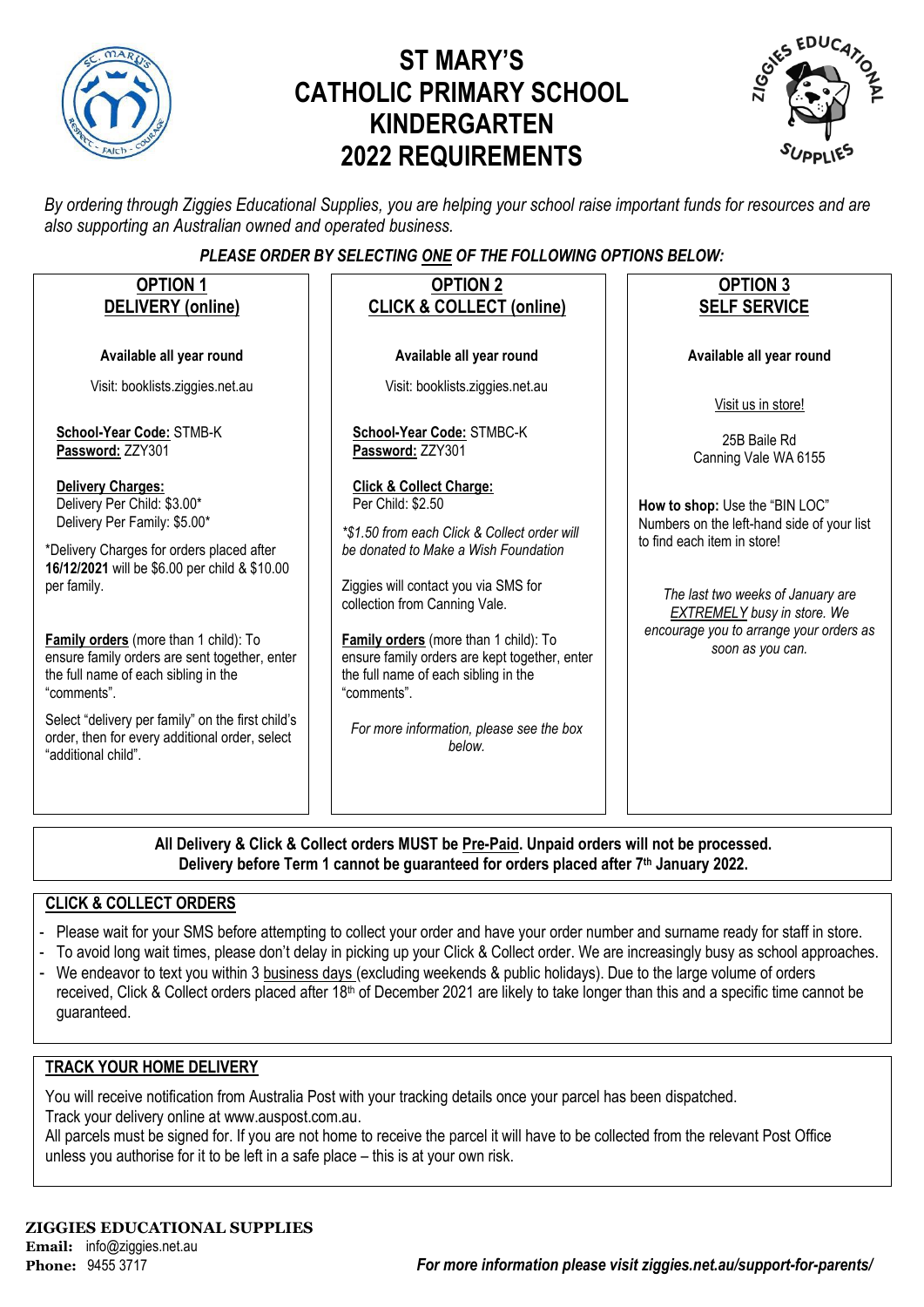

### **MISSING ITEMS**

Please ensure that you open your parcel and check your order as soon as you receive it. If you have any items missing from your pack that are not listed as being on back order, PLEASE NOTIFY US WITHIN 14 DAYS OF RECEIVING your order by emailing info@ziggies.net.au.

*Any claims made after this date will not be accepted.*

### **REFUNDS**

- Refunds will be granted for textbooks/workbooks on your Requirements List that are in **PERFECT** condition up to the **14th February 2022** or **14 days from date of purchase** (whichever is the latter). PERFECT condition = still wrapped in packaging, no name written on, no bent corners, no book covering.
- **NO REFUNDS WILL BE GIVEN FOR DIGITAL PRODUCTS.**
- Ziggies will gladly refund or exchange any items deemed faulty from the manufacturer.
- **NO REFUNDS WILL BE ISSUED FOR ITEMS MARKED WITH A #, THESE ITEMS ARE FIRM SALE.**

**Please note: A refund or exchange cannot be given if the receipt is not presented.**

| <b>Store Trading Hours:</b>                                                                                                                                                                       |                                                                                                                                                  | <b>Store locations:</b>                                                                                                                                |  |  |  |  |
|---------------------------------------------------------------------------------------------------------------------------------------------------------------------------------------------------|--------------------------------------------------------------------------------------------------------------------------------------------------|--------------------------------------------------------------------------------------------------------------------------------------------------------|--|--|--|--|
| Mon - Fri                                                                                                                                                                                         | $9:00am - 5:00pm$                                                                                                                                | 25B Baile Rd<br>❖<br>Canning Vale WA 6155                                                                                                              |  |  |  |  |
| Saturday                                                                                                                                                                                          | $9:00am - 1:00pm$                                                                                                                                |                                                                                                                                                        |  |  |  |  |
| <b>Extended hours:</b><br>Sat 8 <sup>th</sup> Jan<br>Sat 15 <sup>th</sup> Jan                                                                                                                     | $9:00$ am $-3:00$ pm<br>$9:00am - 3:00pm$                                                                                                        | <b>Parking:</b> Please be aware that there is limited parking in the<br>last two weeks of January. Please be respectful of<br>neighbouring businesses. |  |  |  |  |
| Sat 22 <sup>nd</sup> Jan<br>Thurs 27 <sup>th</sup> Jan<br>Fri 28 <sup>th</sup> Jan<br>Sat 29 <sup>th</sup> Jan<br>Sun 30 <sup>th</sup> Jan<br>Mon 31 <sup>st</sup> Jan<br>Sat 5 <sup>th</sup> Feb | $9:00am - 5:00pm$<br>$8:00am - 6:00pm$<br>$8:00am - 6:00pm$<br>$9:00am - 5:00pm$<br>$11:00am - 4:00pm$<br>$8:00am - 6:00pm$<br>$9:00am - 3:00pm$ | To avoid parking issues, we strongly encourage you to visit<br>our store earlier or select the delivery option.                                        |  |  |  |  |
| * Christmas Eve (24th Dec) 9:00am-3:00pm<br>* Closed all public holidays (i.e. Christmas Day,<br>Boxing Day, New Year's Day, Australia Day etc.)                                                  |                                                                                                                                                  |                                                                                                                                                        |  |  |  |  |

#### **Covid-19**

Due to the current situation with Covid-19, we will be monitoring and restricting (if necessary) the number of customers in store for the safety of our customers and staff. If you are visiting our stores in the last 2 weeks of January, please be aware that you may need to wait in line to enter our stores for self-service, so please limit the number of family members you bring with you. We highly recommend that you visit before this time. All customers will be required to sign in using the Safe WA App or the manual register.

#### **Plastic Bags**

We encourage you to bring re-usable bags into store if doing self-service. Re-usable plastic and fabric bags will be available to purchase if required.

#### **Parents to Supply**

1x Drink Bottle marked with child's name

- 1x Hat marked with child's name (bucket hat)
- 1x School Bag marked with child's name
- 1x Small Pillow/Cushion (maximum 35x35cm)
- 1x Snack Box + 1 Lunch Box
- 1x Flushable Wipes

#### **ZIGGIES EDUCATIONAL SUPPLIES**

**Email:** info@ziggies.net.au